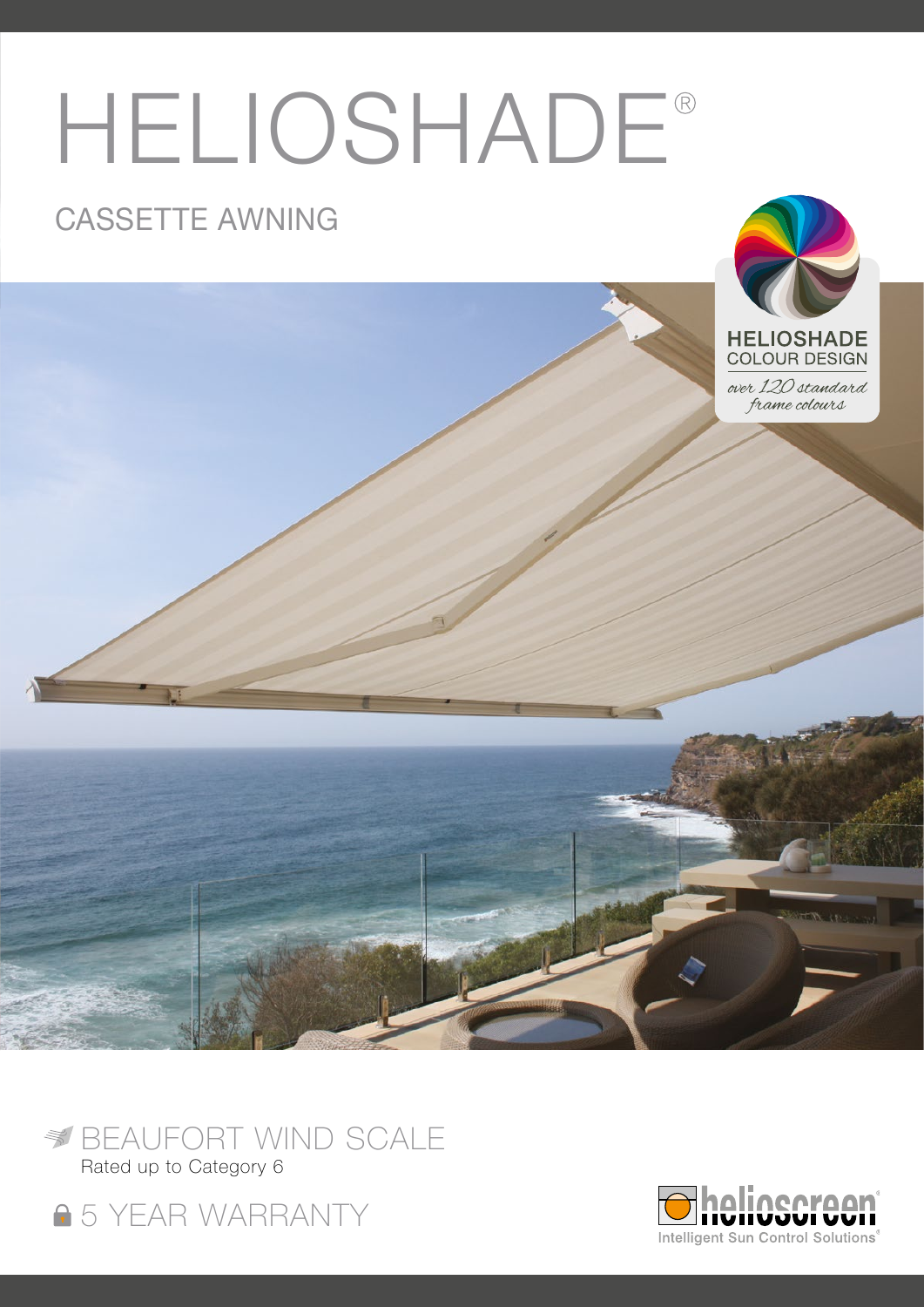## THE NEXT GENERATION THE AWNING THAT MEETS THE HIGHEST DEMANDS

The Helioshade® Cassette is the superior model of the Helioshade® series from Helioscreen. Using innovative German technology and stylish Italian design, it perfectly protects the awning fabric and its working parts from the harsh Australian environment with a fully closing cassette. Top quality materials including chromatised aluminium and marine grade stainless steel

screws, along with precision engineering down to the last detail ensure perfect functionality and durability. High strength extruded brackets guarantee a sound fixing, even on difficult facades. The Helioshade® Cassette can be fully automated with a sun and wind sensor.



Tested and proven to well over 70,000 full cycles, the Multiflex 4-cable arm system is the strongest of it's kind on the market.

### STRONG ARMS – THE HEART OF THE AWNING

2

The Helioshade® articulated arm is characterised by its eyecatching design and convincing performance. All components have been developed to ensure smooth functioning and high durability, which have proved themselves in very demanding load tests. The use of high-quality aluminium profiles in combination with high-strength cast and drop-forged components stand for optimal

safety even under extreme load. The specially developed Multiflex power band is made up of four tear-resistant steel cables sheathed in a highly flexible plastic material protecting against corrosion. It applies the force of up to six spring movements in the arm sections and ensures proper tensioning of the awning, whilst still allowing flexibility during gusts of wind.

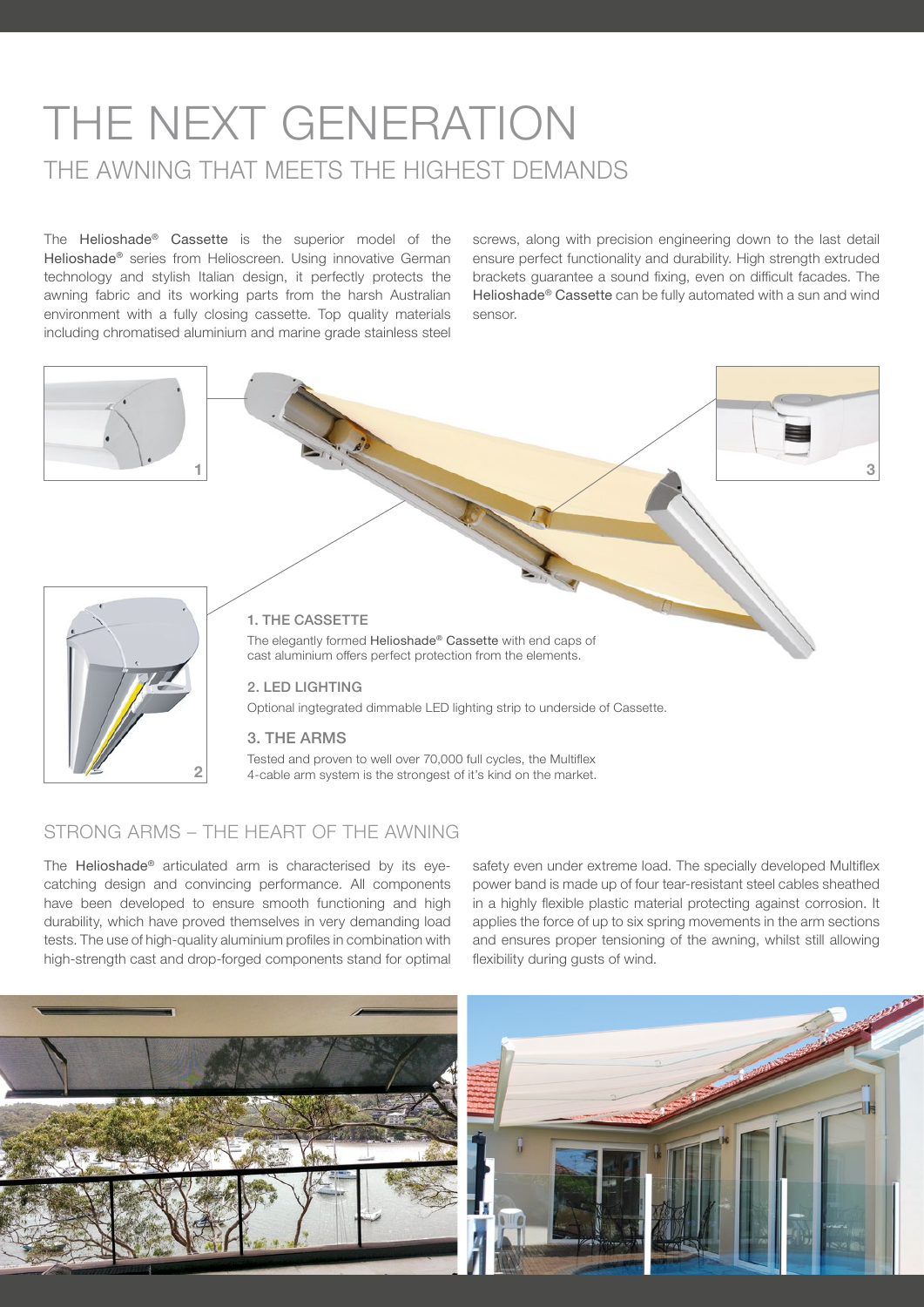

Building on many years of experience in the international market,<br>the latest German technology and testing methods allow us to INSTALLATION OPTIONS the latest German technology and testing methods allow us to offer the Helioshade® Cassette, which excels in its attention to technical detail, functionality and appearance.



(dimensions in mm)

#### VARIOVALANCE

The Helioshade® Cassette is the first awning with a vertically adjustable valance that can easily be fitted after installation. The Variovalance, designed to complement the overall appearance of the awning, can be extended to 1,600mm offering additional privacy and protection from the setting/rising sun's glare.



|     | 268                       |         |
|-----|---------------------------|---------|
|     |                           | min. 21 |
|     |                           |         |
| 164 | 119<br>$\frac{1}{2}$<br>Ē | 8       |
|     |                           |         |



145

with a Variovalance

Optional extruded profile used to flash the cassette of the awning to the wall.



Wall gap profile

### OTHER COMMON INSTALLATIONS

| <b>SYSTEM DETAILS</b>     | <b>CASSETTE AWNINGS</b>                               |
|---------------------------|-------------------------------------------------------|
| Max width                 | 8,000mm                                               |
| Coupling system           | Up to 12,000mm                                        |
| Max projection            | 4,000mm                                               |
| Installation angle        | $5-40^\circ$                                          |
| <b>Standard operation</b> | Motor (gear unit &<br>hand crank possible)            |
| <b>Fabric colours</b>     | Over 100 fabric colours                               |
| Standard frame colours    | Over 120 Dulux & custom<br>powdercoat colours         |
| Premium frame colours     | Over 50 Dulux Duratec &<br>Electro commercial colours |



Soffit / under eaves



V/I.

Exposed rafter installation



Roof mount

Fascia bracket installation